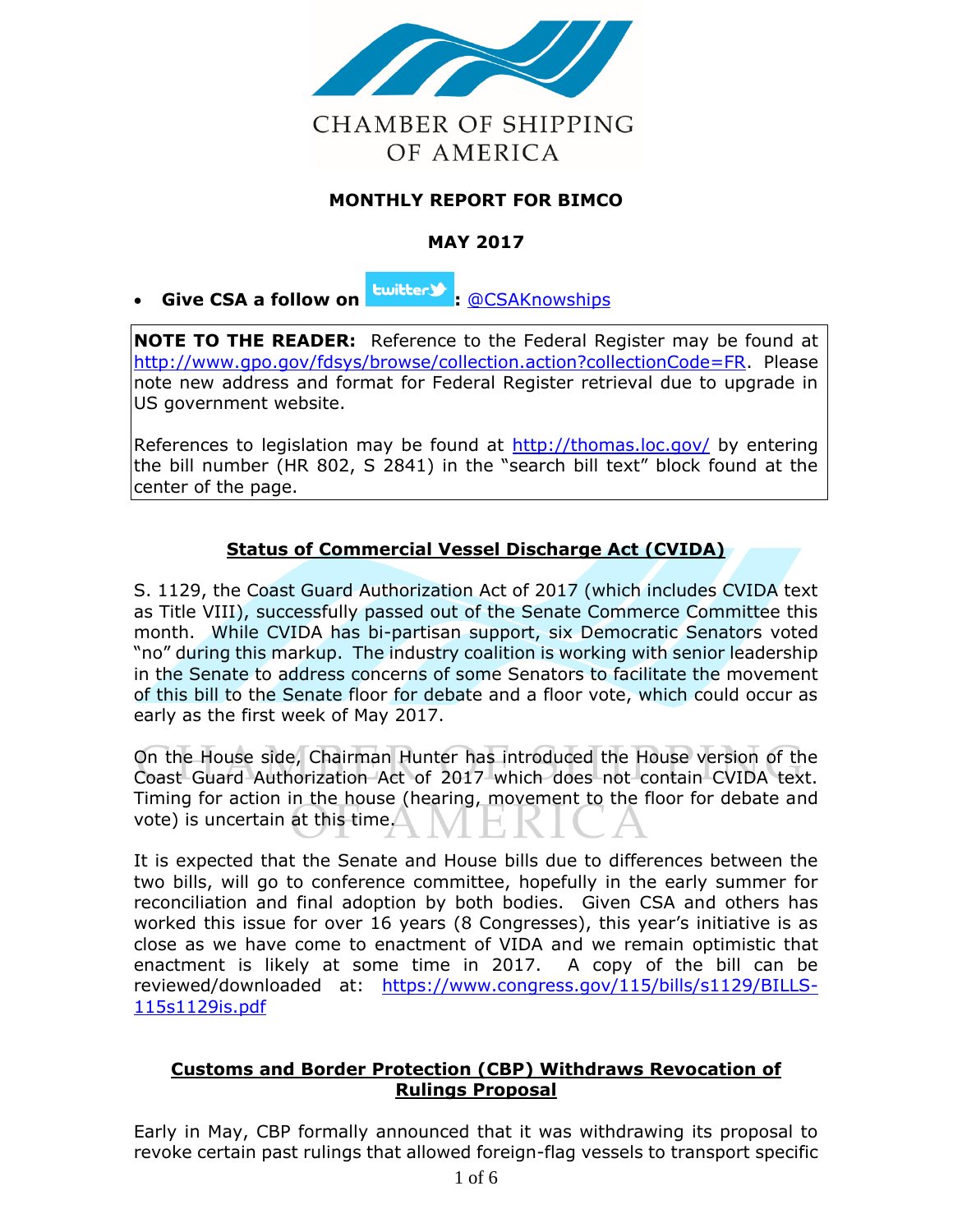

# **CHAMBER OF SHIPPING** OF AMERICA

equipment used in the offshore industry from US ports to rigs located on the US Outer Continental shelf. It may be recalled that the Jones Act requires transportation of "goods and merchandise" from one US port or place to another US port or place on a US flag vessel. In the scenario addressed in this proposal, the "goods and merchandise" were particular items used in the repair and maintenance of offshore rigs and prior rulings had agreed that these items could be transported on non-US flag vessels. The proposed revocation of these past rulings would have required US flag vessels for this movement.

Not surprisingly, the proposal was strongly supported by the US offshore supply vessel industry and strongly opposed by the oil and gas lobby and the International Marine Contractors Association.

In announcing its decision, CBP's Glen Vereb offered no reason for the withdrawal action, other sources have suggested that the decision was influenced by the White House's Office of Management and Budget. It is unknown at this time as to when or if CBP will take additional action on this issue.

#### **EPA Request for Comments on Regulatory Reform (Docket ID Number EPA-HQ-OA-2017-0190 – Evaluation of Existing Regulations (Request for Comment, Federal Register, April 13, 2017, page 17793)).**

CSA has submitted comments to the EPA based on its request for comments for the purpose of evaluating existing regulations for duplicity, complexity and/or inordinate costs to the regulated community. It must be noted that this request follows two listening sessions (one hosted by the Office of Air, the other hosted by the Office of Water) that attracted literally thousands of participants given that this regulatory reform initiative is being conducted across all regulations promulgated by the EPA covering a multitude of sources. CSA's comments made the following points relative to EPA's regulatory impact on global shipping:

1) **Commerce conducted on marine vessels is critical to the US economy as regards both domestic as well as internationally trade.** A vast majority of US imports and exports are carried on marine vessels of all flags. A significant amount of goods are also carried domestically on the US inland waterways and coastal routes by US flag vessels. The goods transported include packaged and containerized goods as well as dry and wet bulk products including petroleum products, chemicals, coal, ore and agricultural products. The US regulatory structure must take into account the need for a competitive yet environmentally protective marine transportation system to maintain, in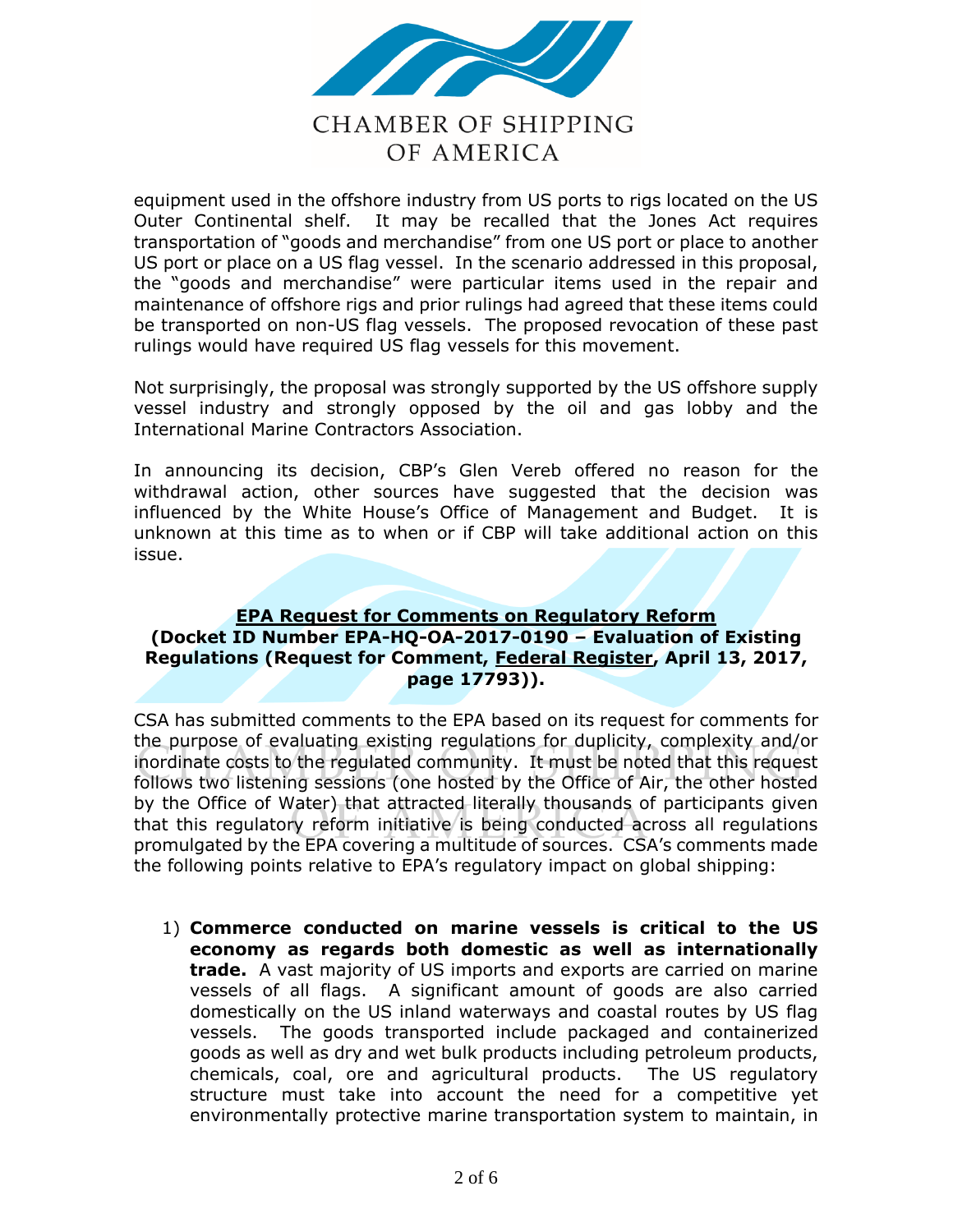

the most efficient manner, both international and domestic trade so very critical to the US economy.

- 2) **It is critical that a level playing field be created globally so as not to provide competitive advantage to vessels flying the flag of a particular nation(s).** Currently, the United States imposes a number of more stringent requirements on marine vessels that are engaged in the domestic and international trades. While certainly within the sovereign right of the US to impose, these more stringent requirements make it more costly to do business in the US, including that business which is conducted by US flag vessels engaged in the Jones Act trade. One such example relates to the established Emissions Control Area, which although recognized as an option of the MARPOL Annex VI convention, results in elevated fuel costs for all vessels, regardless of flag, trading in US waters. It should also be noted in this case that foreign flag vessels must utilize the requisite low sulfur fuel only when within 200 nautical miles of the US coastline while US flag vessels trading exclusively in this area must use the low sulfur fuel at all times. This disparity in costs has and will continue to result in realignment of trading patterns at the expense of the domestic fleet and the possible development of short sea shipping routes.
- 3) **The International Maritime Organization (IMO), a UN subsidiary body, regulates shipping across a broad range of issues, both safety and environmental related.** Key to an efficient global transportation system is a clear and consistent set of requirements relating to marine vessel operations to which nations can agree. IMO serves the critical purpose of serving as the forum where nations may identify current issues requiring attention, make proposals to address these issues and ultimately end up with a globally agreed instrument or treaty enforceable under international law and national implementing law and regulations by ratifying nations.
- 4) **The global maritime industry is committed to safe and environmentally responsible operations.** One need only review the past decade of work at IMO to appreciate the wide variety of environmental issues which has been addressed by IMO. And most importantly, these issues remain on the IMO agenda for periodic reviews and potential improvements via amendments to existing treaties where they are deemed necessary and technologically feasible. Subject matter of several of the most recent IMO actions include ballast water, air emissions from ships, fuel oil requirements and quality, antifouling systems, marine debris/garbage and ship recycling.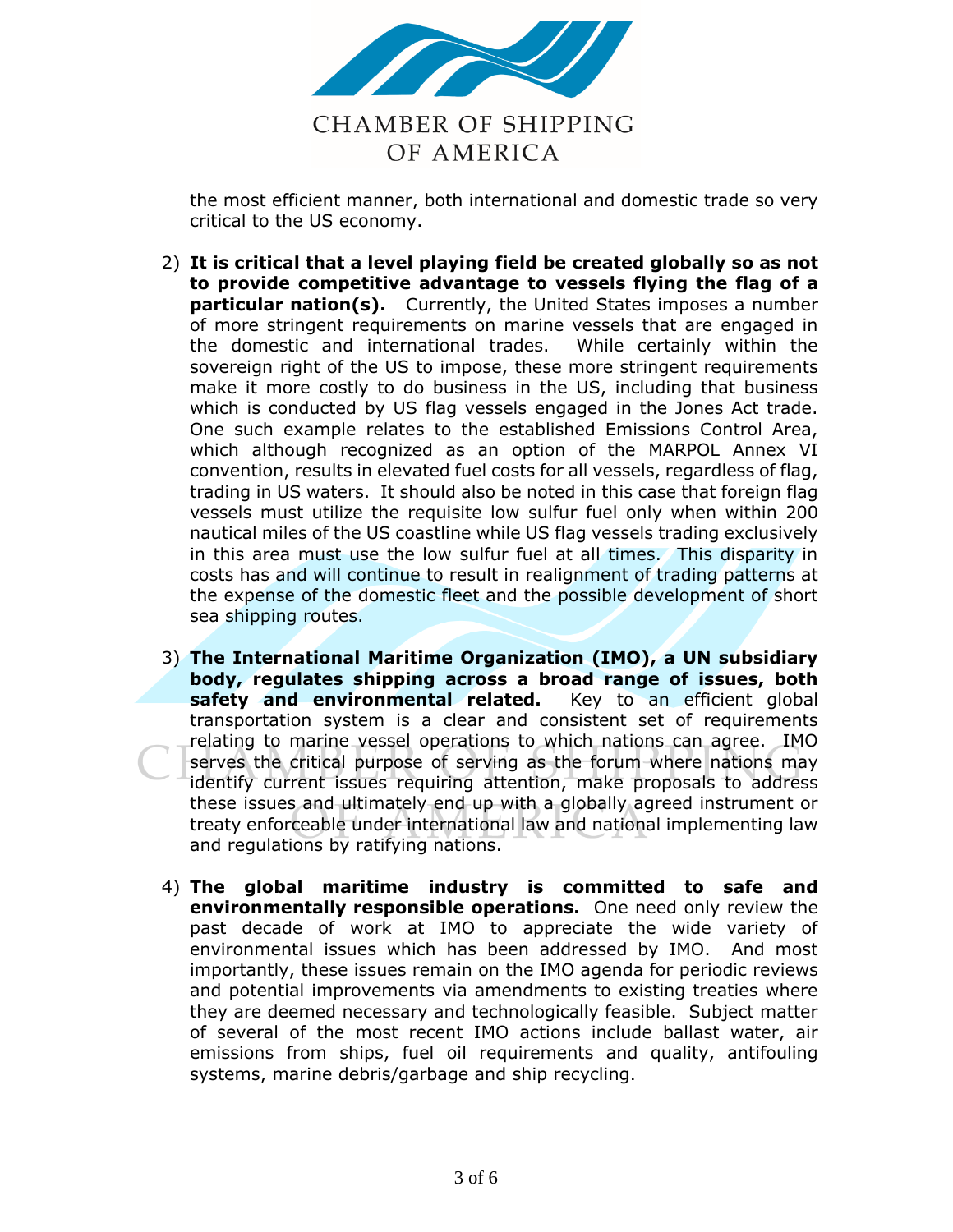

- 5) **National and/or regionally initiatives which create new or conflicting requirements for vessels calling in a particular port are not in the best interests of the public, the industry or the governmental body implementing these initiatives.** Over the past decade, the global marine industry has seen the development of national, regional or in some cases, sub-national programs which either conflict with existing IMO requirements or are more stringent in application. Obvious examples of this regulatory disconnect include the additional requirements imposed by US states in their 401 certifications filed during the vessel general permit (VGP) process and the agreed upon monitoring, reporting and verification (MRV) program as is being imposed by the European Union (EU).
- 6) **EPA's regulatory oversight over the maritime industry focuses generally, but not exclusively, on air emissions and discharges to the water from marine vessels.** While EPA does oversee other aspects of marine vessel operations, e.g. hazardous waste, ship recycling, its principal impact on the global shipping industry is in the areas of air emissions and discharges to the water.
- 7) **The Clean Air and its implementing regulations establishes multiple requirements for marine vessels including (1) emission standards and certification requirements for (i) Tier 1 and Tier 2 marine diesel engines below 37 kW (40 CFR Part 89), (ii) Tier 1 and Tier 2 marine diesel engines at or above 37 kW (40 CFR Part 94), (iii) Tier 3 and Tier 4 marine diesel engines (40 CFR Part 1042); regulations implementing MARPOL Annex VI including requirements for in-use fuels, marine diesel engines above 130 kW and vessels with these engines (40 CFR Part 1043); sulfur limits for marine diesel fuel (40 CFR Part 80); exhaust emission test procedures for lab and in-field testing (40 CFR Part 1065); and general compliance provisions (40 CFR Part 1068).** The referenced regulations referenced here are the suite of requirements impacting the global maritime industry. Some provisions apply solely to US flag vessels while others apply to all vessels, regardless of flag. While we are not yet in a position to suggest repeal, replacement or modification of these requirements, we strongly suggest that EPA conduct a side by side review of the US regulatory requirements and the current MARPOL Annex VI requirements to identify where these two programs differ and to place a cost estimate on the costs of compliance between these two programs.
- 8) **The Clean Water Act (33 USC 1251 et al) and its implementing regulations applying to the National Pollutant Discharge Elimination System (NPDES) was judicially deemed to be applicable to oceangoing vessels' discharges incidental to the**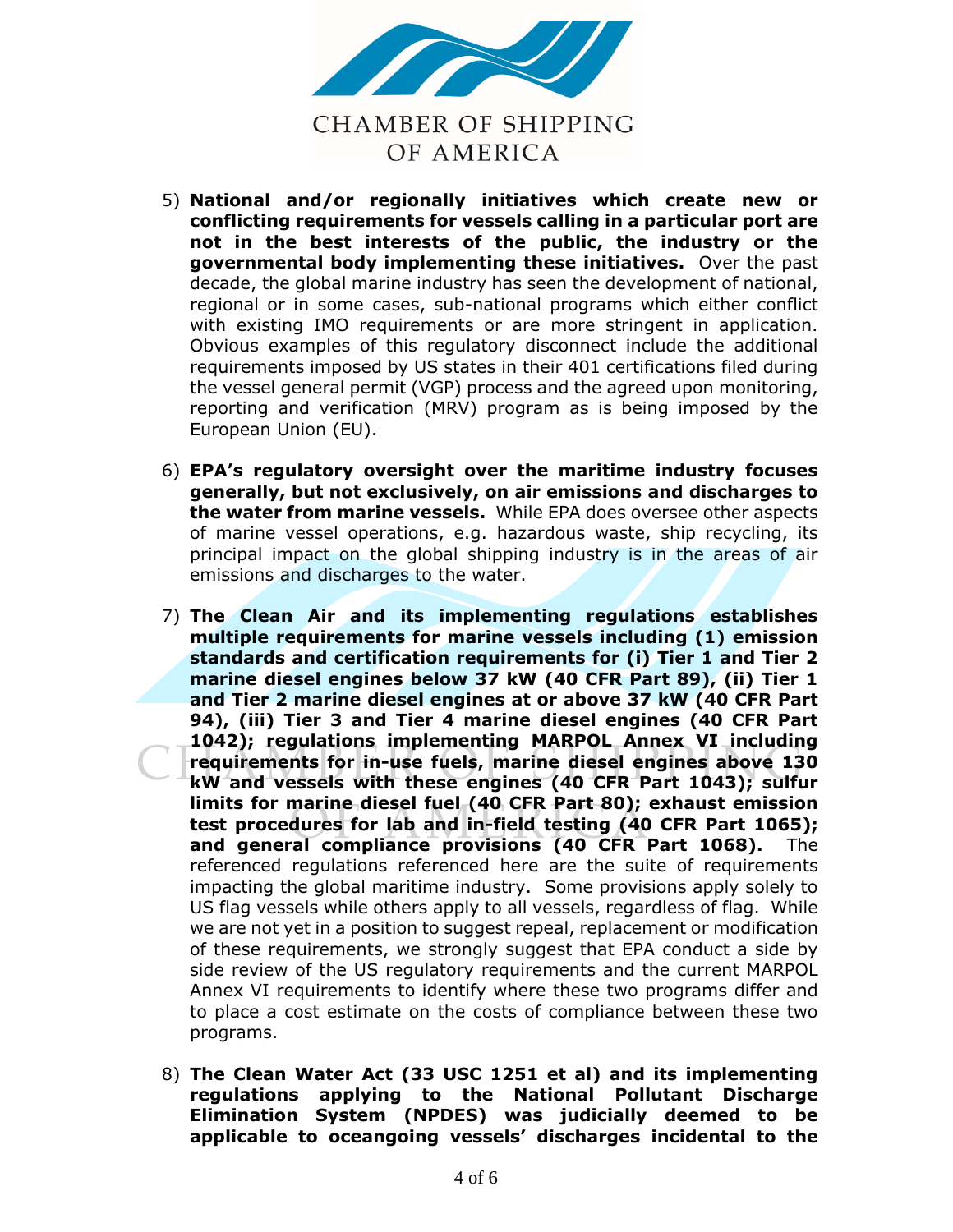

**CHAMBER OF SHIPPING** OF AMERICA

**normal operation of a vessel (***Northwest Environmental Advocates; The Ocean Conservancy; Waterkeepers Northern California and The States of New York, Illinois, Michigan, Minnesota, Wisconsin, and the Commonwealth of Pennsylvania vs. United States Environmental Protection Agency (USCA, 9th Circuit (2009)) creating conflicts and confusion within the maritime industry by application of the NPDES program to discharges already managed by the US Coast Guard under existing statutes and implementing regulations.* For more than 30 years since the passage of the Clean Water Act, EPA deemed that discharges incidental to the normal operation of vessels were not covered under the NPDES program. The logic in this interpretation was that the NPDES program was created to provide regulatory oversight for discharges from **FIXED** (stationary) sources and not from mobile sources, this interpretation being consistent with the application of the other permitting programs under the Clean Water Act. After the above referenced court case where the court determined that the NPDES program did, from a judicial perspective, apply to marine vessels, EPA was forced to create a permitting program for the thousands of vessels, regardless of flag which call in US ports annually. The resulting vessel general permit (VGP) creates conflicting requirements, duplicative oversight processes and a paperwork nightmare for both the regulatory and regulated community. In addition, the 401 certification program has resulted in multiple and varying sets of requirements in coastal states which are unreasonable, of questionable necessity and benefit and are arguably unconstitutional under the commerce clause. To be clear, we are not suggesting that these discharges should not be regulated. We are simply opposing the vehicle with which they are regulated e.g. VGP and pointing out the fact that some discharges regulated under the VGP by EPA's empowerment under the Clean Water Act are also regulated by the US Coast Guard under various statues including the Act to Prevent Pollution from Oil, and The Nonindigenous Aquatic Nuisance Prevention and Control Act (1990) as amended by the National Invasive Species Act (1996). Simply put, we have two very different statutes empowering two difference executive branch agencies to establish two arguably different and sometimes conflicting implementing regulation packages for the same discharge e.g. ballast. In this case, our recommendation is for EPA to put its full support behind pending legislation in Congress, the Commercial Vessel Incidental Discharge Act, which would ultimately establish one set of federal regulations applying to discharges currently covered by the VGP and US Coast Guard regulations thus establishing one program under which these discharges are regulated and eliminating the current 5 year churn to reissue a new NPDES permit under the current unsatisfactory program.